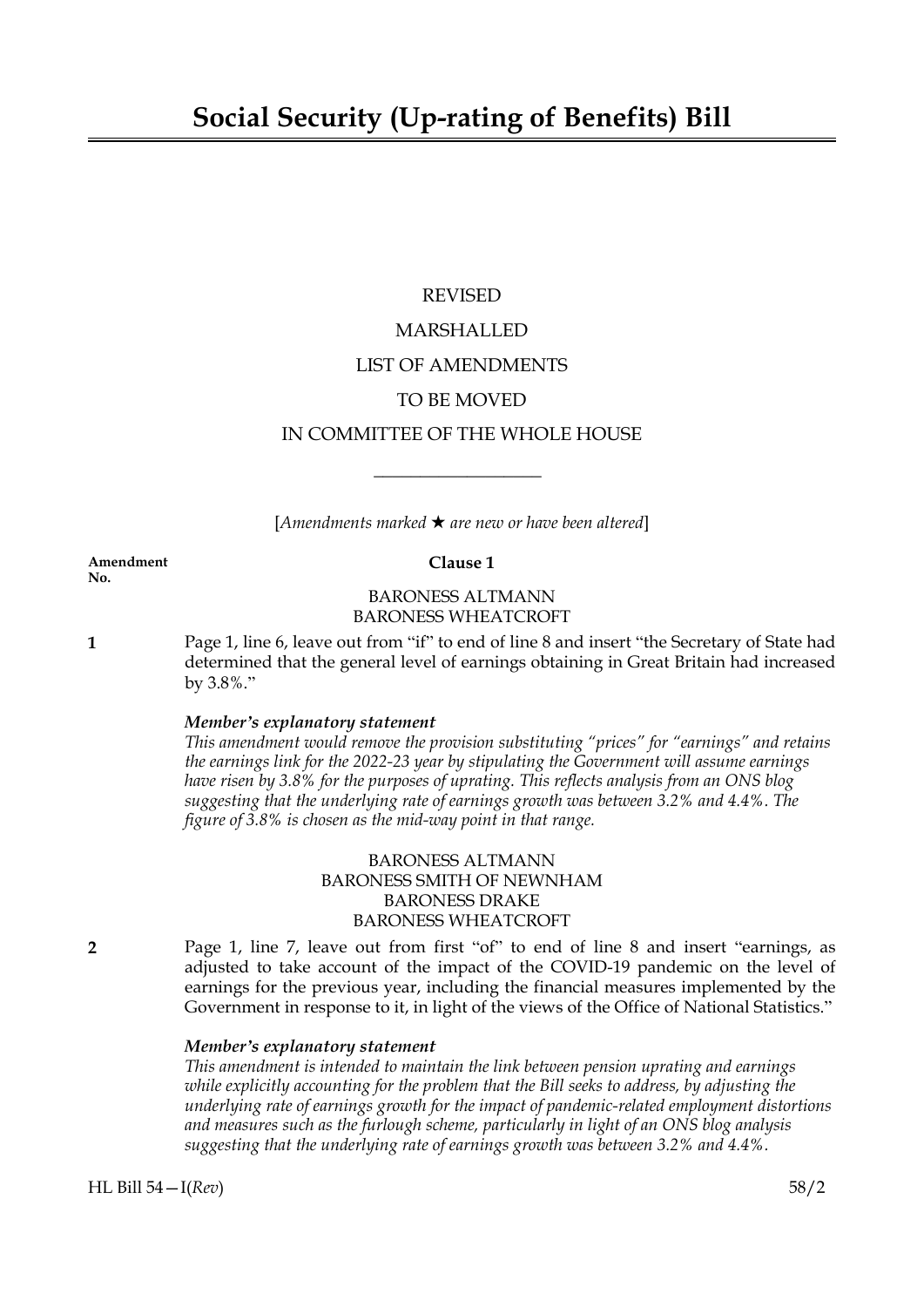# BARONESS ALTMANN BARONESS DRAKE BARONESS SMITH OF NEWNHAM BARONESS WHEATCROFT

**3** Page 1, line 8, at end insert ", for the purposes of paragraphs (za) to (c) of that subsection only."

#### *Member's explanatory statement*

*This amendment is intended to limit the application of the Bill so that it does not affect uprating the pension credit standard minimum guarantee and ensures the Pension Credit Minimum Income Guarantee is still uprated in line with earnings.*

#### BARONESS JANKE

**4** Page 1, line 11, leave out paragraph (a) and insert—

- "(a) for subsection (2) there were substituted—
	- "(2) Subject to subsection (2A), where it appears to the Secretary of State that the general level of prices is predicted to be greater in April 2022 than it was in April 2021, they must lay before Parliament the draft of an order which increases each of the amounts referred to in subsection (1) above by a percentage not less than the percentage by which the general level of prices is predicted to be greater in April 2022 than it was in April 2021.";"

#### *Member's explanatory statement*

*While the Bill requires the Government to increase state pension benefits by the greater of either 2.5% or inflation based on consumer prices in September 2021, this amendment would change the date of calculating inflation to April 2022.*

> BARONESS SHERLOCK BARONESS DRAKE BARONESS BOYCOTT BARONESS ALTMANN

**5** Page 2, line 11, at end insert—

- "(3) Within six months of the passing of this Act, the Secretary of State must publish a review of the impact of this Act on pensioner poverty.
- (4) This review must be laid before both Houses of Parliament, and a Minister of the Crown must arrange to make a statement."

### *Member's explanatory statement*

*This amendment requires the Government to carry out an assessment of the impact of the Government's chosen policy option on levels of pensioner poverty.*

# LORD SIKKA BARONESS BENNETT OF MANOR CASTLE LORD DAVIES OF BRIXTON

*The above-named Lords give notice of their intention to oppose the Question that Clause 1 stand part of the Bill.*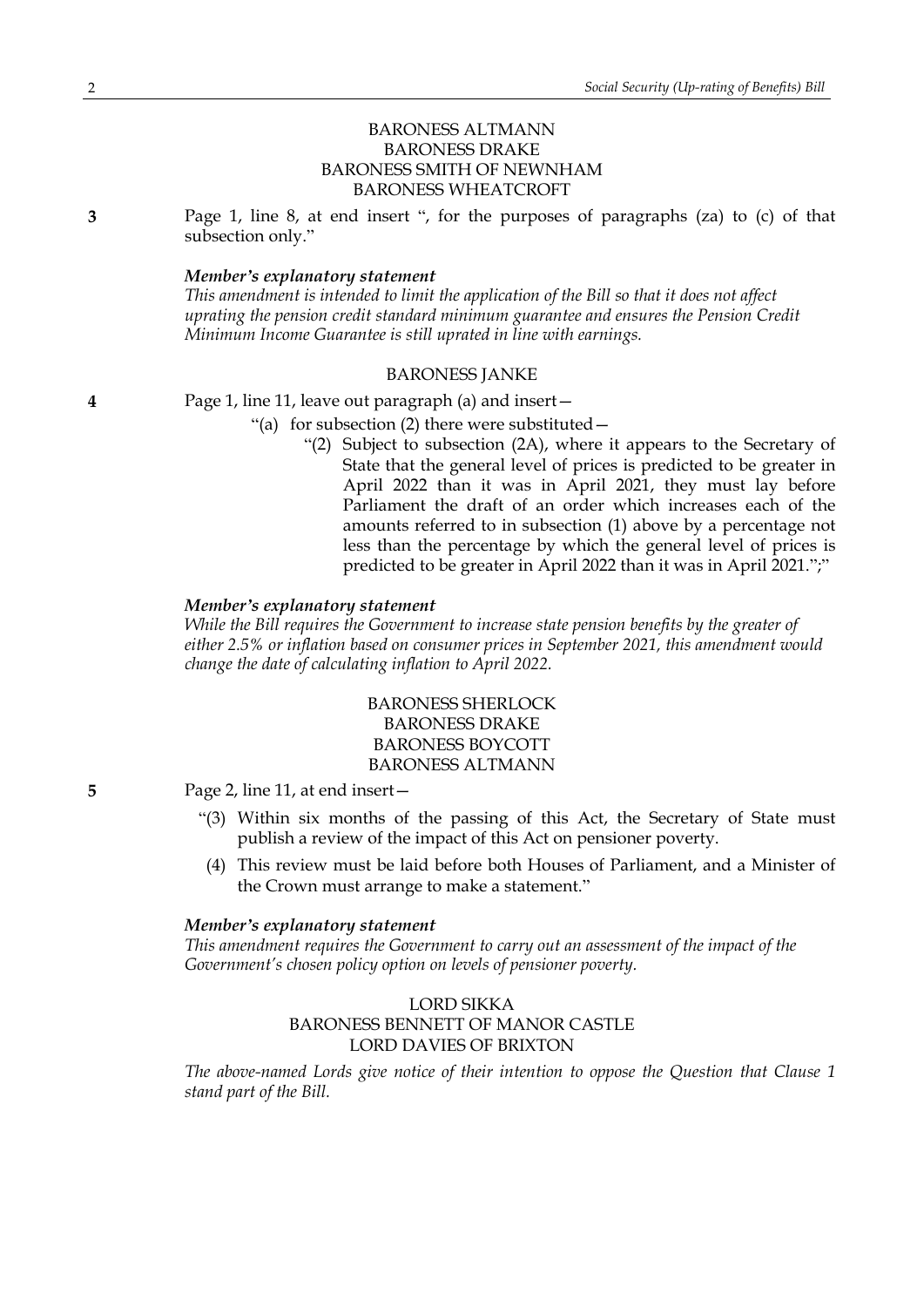### **After Clause 1**

# BARONESS SHERLOCK BARONESS DRAKE BARONESS ALTMANN

**6** Insert the following new Clause—

### **"Universal credit and state pension: mixed aged couples**

- (1) Within one month of the day on which this Act is passed, the Secretary of State must lay before Parliament a review of the impact of this Act on mixed aged couples who are in receipt of the state pension and universal credit.
- (2) The review must consider but is not limited to  $-$ 
	- (a) rates of poverty,
	- (b) homelessness,
	- (c) health inequalities, and
	- (d) food bank usage."

### BARONESS SHERLOCK BARONESS DRAKE

**7** Insert the following new Clause—

#### "**Energy bills and state pension**

- (1) Within one month of the day on which this Act is passed, the Secretary of State must publish an assessment of the impact of this Act on those in receipt of the state pension, with particular reference to their ability to pay energy bills.
- (2) The assessment must be laid before Parliament, and a Minister of the Crown must arrange to make an oral statement in each House of Parliament on the assessment."

#### BARONESS JANKE

**8** Insert the following new Clause—

### **"Review of the impact of this Act on poverty**

- (1) Within six months of the day on which this Act is passed the Secretary of State must lay before Parliament a review of the impact of this Act on reducing the poverty levels of those in receipt of a state pension in the light of the triple lock.
- (2) The review under subsection (1) must make reference to the impact of the provisions on women in particular.
- (3) The review under subsection (1) must make recommendations as to whether further legislation on pensions up-rating should be brought forward by the Government in light of its findings for the tax year ending 5 April 2023."

#### *Member's explanatory statement*

*This amendment would require the Government to report on the impact of this Act in the light of on poverty, especially with regards to women.*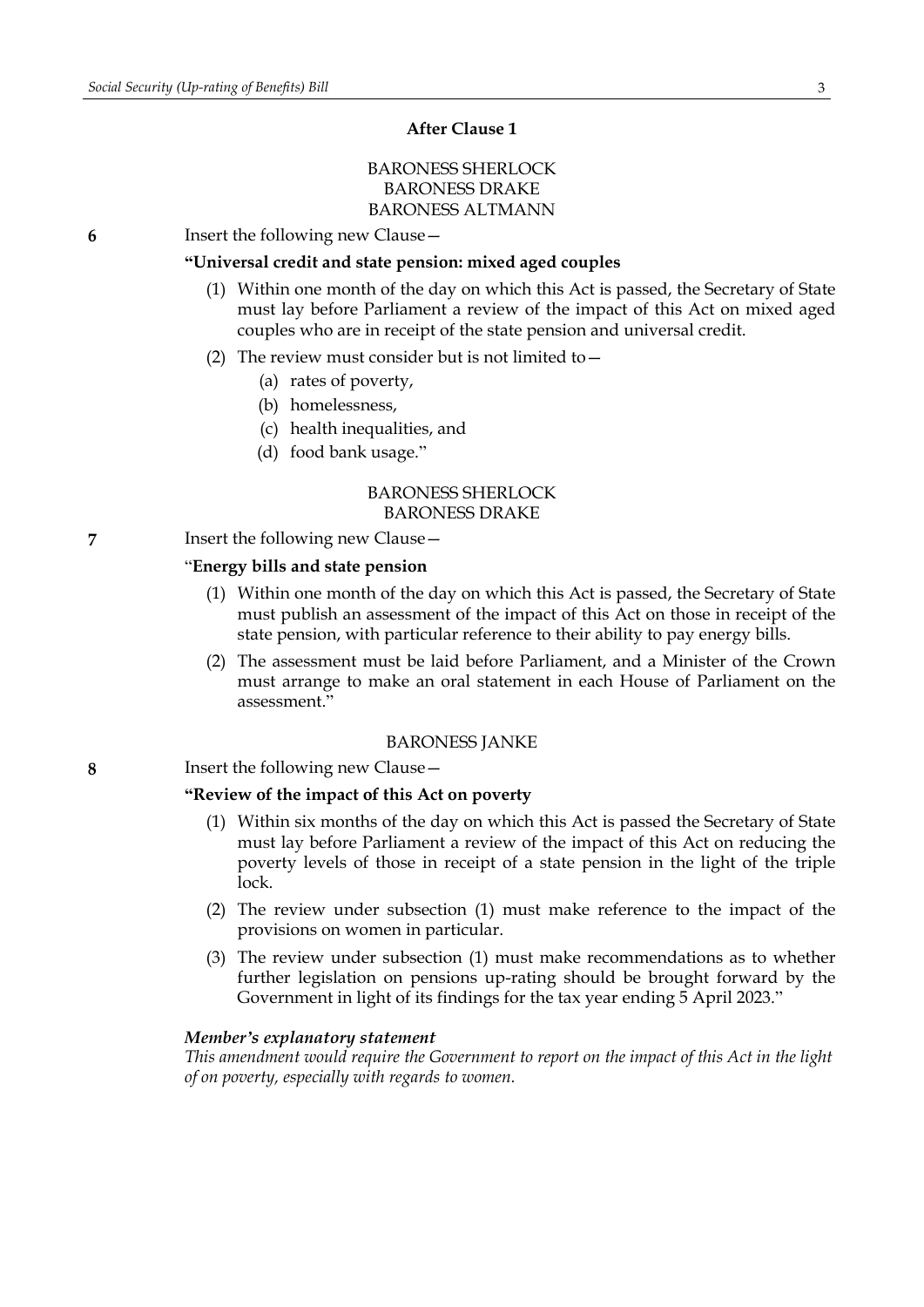## BARONESS STROUD LORD FREUD BARONESS BOYCOTT BARONESS JANKE

**9** Insert the following new Clause—

### **"The universal credit uplift**

- (1) Within the period of one month beginning with the day on which this Act is passed, Ministers of the Crown must make arrangements to move a motion for resolution as set out in subsection (2) to be debated, and voted on, by both Houses of Parliament.
- (2) The resolution is to decide whether it is desirable to reinstate the  $E20$  uplift into Universal Credit as per the modification of the standard allowance of universal credit under the Social Security (Coronavirus) (Further Measures) Regulations 2020 (S.I. 2020/371)."

### **Clause 2**

### LORD SIKKA

- **10**★ Page 2, line 14, leave out subsection (2) and insert—
	- "(2) Section 1 of this Act comes into force on such day as the Secretary of State may appoint by regulations.
	- (2A) Regulations under subsection (2) may not be made until the Secretary of State has laid a report before Parliament setting out how the National Insurance Fund would be affected if such regulations—
		- (a) were made, and
		- (b) were not made.
	- (2B) Section 2 of this Act comes into force on the day on which this Act is passed."